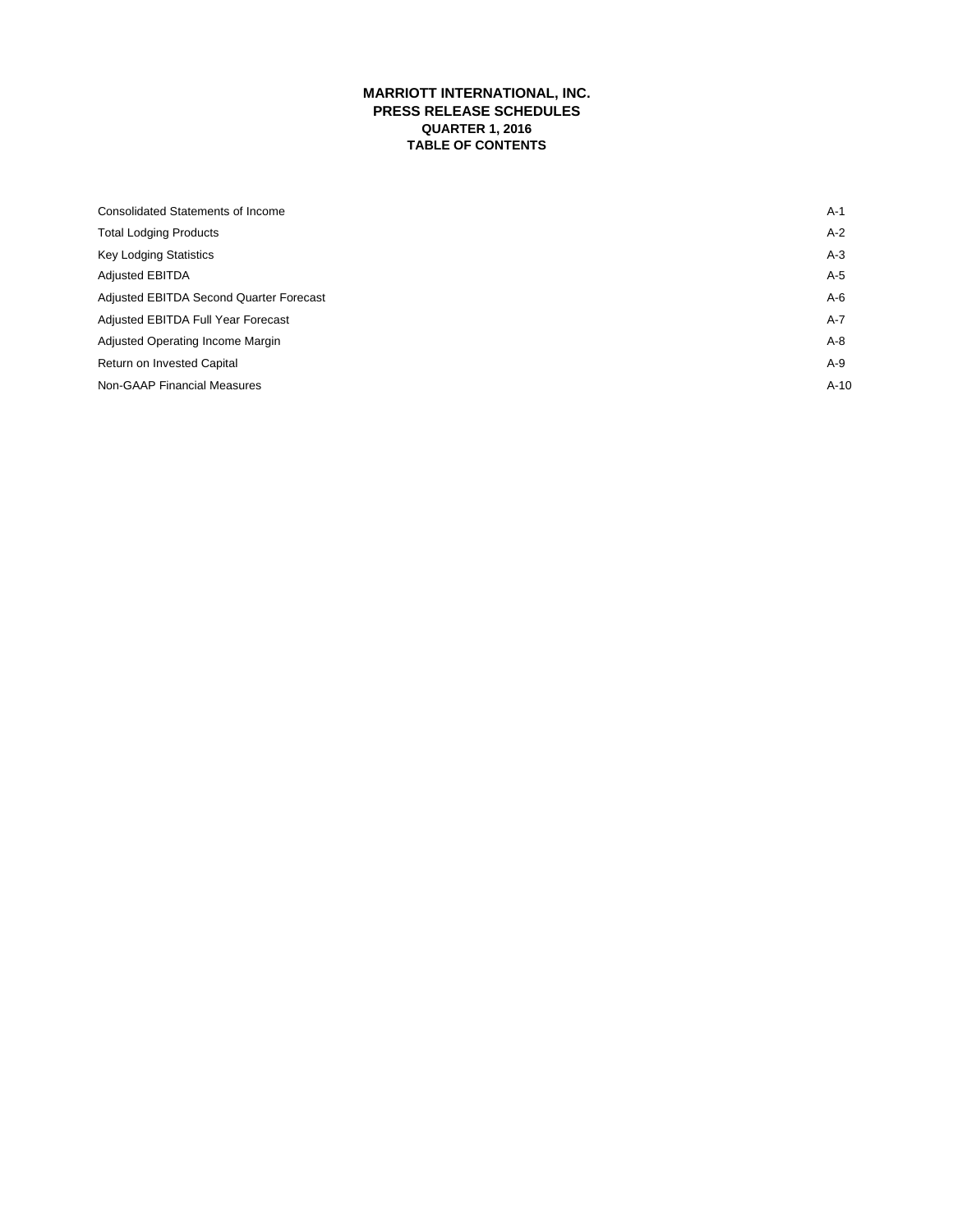#### **MARRIOTT INTERNATIONAL, INC. CONSOLIDATED STATEMENTS OF INCOME FIRST QUARTER 2016 AND 2015**

(in millions except per share amounts, unaudited)

|                                                 |    | <b>As Reported</b><br>March 31, 2016 |    | <b>Three Months Ended</b> |    | Merger-Related<br>Costs ** | As Adjusted **<br><b>Three Months Ended</b><br>March 31, 2016 |       | <b>As Reported</b><br><b>Three Months Ended</b><br>March 31, 2015 |  | Percent<br>Better/(Worse)<br>Adjusted 2016 vs. 2015 |
|-------------------------------------------------|----|--------------------------------------|----|---------------------------|----|----------------------------|---------------------------------------------------------------|-------|-------------------------------------------------------------------|--|-----------------------------------------------------|
| <b>REVENUES</b>                                 |    |                                      |    |                           |    |                            |                                                               |       |                                                                   |  |                                                     |
| Base management fees                            | \$ | 172                                  | \$ |                           | \$ | 172                        | \$                                                            | 165   | 4                                                                 |  |                                                     |
| Franchise fees                                  |    | 207                                  |    |                           |    | 207                        |                                                               | 204   | $\mathbf{1}$                                                      |  |                                                     |
| Incentive management fees                       |    | 101                                  |    |                           |    | 101                        |                                                               | 89    | 13                                                                |  |                                                     |
| Owned, leased, and other revenue <sup>1</sup>   |    | 247                                  |    |                           |    | 247                        |                                                               | 257   | (4)                                                               |  |                                                     |
| Cost reimbursements <sup>2</sup>                |    | 3,045                                |    |                           |    | 3,045                      |                                                               | 2,798 | 9                                                                 |  |                                                     |
| <b>Total Revenues</b>                           |    | 3,772                                |    |                           |    | 3,772                      |                                                               | 3,513 | $\overline{7}$                                                    |  |                                                     |
| <b>OPERATING COSTS AND EXPENSES</b>             |    |                                      |    |                           |    |                            |                                                               |       |                                                                   |  |                                                     |
| Owned, leased, and other - direct <sup>3</sup>  |    | 166                                  |    |                           |    | 166                        |                                                               | 194   | 14                                                                |  |                                                     |
| Reimbursed costs                                |    | 3,045                                |    |                           |    | 3,045                      |                                                               | 2,798 | (9)                                                               |  |                                                     |
| Depreciation, amortization, and other 4         |    | 31                                   |    |                           |    | 31                         |                                                               | 44    | 30                                                                |  |                                                     |
| General, administrative, and other <sup>5</sup> |    | 163                                  |    | 8                         |    | 155                        |                                                               | 145   | (7)                                                               |  |                                                     |
| <b>Total Expenses</b>                           |    | 3,405                                |    | 8                         |    | 3,397                      |                                                               | 3,181 | (7)                                                               |  |                                                     |
| <b>OPERATING INCOME</b>                         |    | 367                                  |    | (8)                       |    | 375                        |                                                               | 332   | 13                                                                |  |                                                     |
| Gains and other income, net <sup>6</sup>        |    |                                      |    |                           |    |                            |                                                               |       | $^\star$                                                          |  |                                                     |
| Interest expense                                |    | (47)                                 |    | (2)                       |    | (45)                       |                                                               | (36)  | (25)                                                              |  |                                                     |
| Interest income                                 |    | 6                                    |    |                           |    | 6                          |                                                               | 8     | (25)                                                              |  |                                                     |
| Equity in earnings <sup>7</sup>                 |    |                                      |    |                           |    |                            |                                                               | 3     | (100)                                                             |  |                                                     |
|                                                 |    |                                      |    |                           |    |                            |                                                               |       |                                                                   |  |                                                     |
| <b>INCOME BEFORE INCOME TAXES</b>               |    | 326                                  |    | (10)                      |    | 336                        |                                                               | 307   | 9                                                                 |  |                                                     |
| Provision for income taxes                      |    | (107)                                |    | 3                         |    | (110)                      |                                                               | (100) | (10)                                                              |  |                                                     |
| <b>NET INCOME</b>                               | \$ | 219                                  | \$ | (7)                       | \$ | 226                        | \$                                                            | 207   | 9                                                                 |  |                                                     |
| <b>EARNINGS PER SHARE</b>                       |    |                                      |    |                           |    |                            |                                                               |       |                                                                   |  |                                                     |
| Earnings per share - basic                      |    | 0.86                                 | \$ | (0.03)                    |    | 0.89                       |                                                               | 0.75  | 19                                                                |  |                                                     |
| Earnings per share - diluted                    |    | 0.85                                 | s, | (0.02)                    | s. | 0.87                       | $\overline{\mathbf{s}}$                                       | 0.73  | 19                                                                |  |                                                     |
| <b>Basic Shares</b>                             |    | 254.4                                |    | 254.4                     |    | 254.4                      |                                                               | 277.7 |                                                                   |  |                                                     |
| <b>Diluted Shares</b>                           |    | 258.9                                |    | 258.9                     |    | 258.9                      |                                                               | 283.5 |                                                                   |  |                                                     |
|                                                 |    |                                      |    |                           |    |                            |                                                               |       |                                                                   |  |                                                     |

\*\* As adjusted measures represent the results of our operations before the impact of Starwood merger-related costs. See pages A-10 and A-11 for more information about these non-GAAP measures.

<sup>1</sup>*Owned, leased, and other revenue* includes revenue from the properties we own or lease, termination fees, branding fees, and other revenue.

<sup>2</sup>*Cost reimbursements* include reimbursements from properties for Marriott-funded operating expenses.

<sup>3</sup>*Owned, leased, and other - direct* expenses include operating expenses related to our owned or leased hotels, including lease payments and pre-opening expenses.

<sup>4</sup>*Depreciation, amortization, and other* expenses include depreciation for fixed assets, amortization of capitalized costs incurred to acquire management, franchise, and license agreements, and any related impairments, accelerations, or write-offs.

<sup>5</sup>*General, administrative, and other* expenses include our corporate and business segments overhead costs and general expenses. 6

 *Gains and other income, net* includes gains and losses on the sale of real estate, the sale or other-than-temporary impairment of joint ventures and investments, and results from cost method investments.

<sup>7</sup>*Equity in earnings* include our equity in earnings or losses of unconsolidated equity method investments.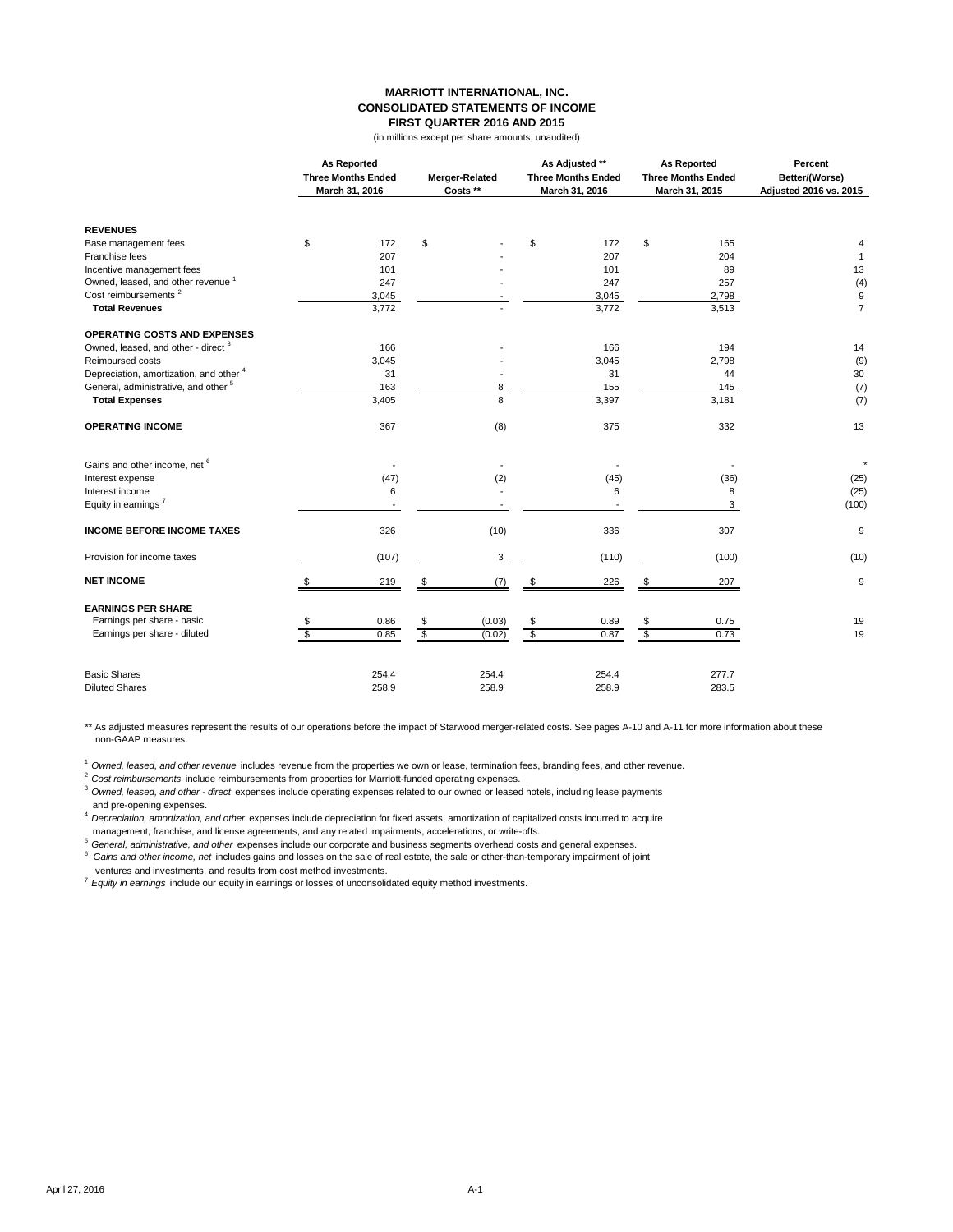# **MARRIOTT INTERNATIONAL, INC. TOTAL LODGING PRODUCTS**

|                                          |                | <b>Number of Properties</b> |                                                  | <b>Number of Rooms</b> |                |                    |
|------------------------------------------|----------------|-----------------------------|--------------------------------------------------|------------------------|----------------|--------------------|
| <b>Brand</b>                             |                |                             | March 31, 2016 March 31, 2015 vs. March 31, 2015 | March 31, 2016         | March 31, 2015 | vs. March 31, 2015 |
| North American Full-Service              |                |                             |                                                  |                        |                |                    |
| <b>Marriott Hotels</b>                   | 365            | 363                         | $\overline{2}$                                   | 148,206                | 146,614        | 1.592              |
| Renaissance Hotels                       | 85             | 81                          | $\overline{4}$                                   | 28,045                 | 28,322         | (277)              |
| Autograph Collection Hotels              | 58             | 46                          | 12                                               | 13,508                 | 10,600         | 2,908              |
| Gaylord Hotels                           | 5              | 5                           |                                                  | 8,098                  | 8,098          |                    |
| Delta Hotels and Resorts                 | 37             | $\overline{\phantom{a}}$    | 37                                               | 9,784                  |                | 9,784              |
| The Ritz-Carlton Hotels                  | 40             | 40                          |                                                  | 11,843                 | 11,691         | 152                |
| The Ritz-Carlton Residences              | 32             | 32                          |                                                  | 3,812                  | 3,812          |                    |
| <b>EDITION Hotels</b>                    | $\overline{2}$ | $\mathbf{1}$                | 1                                                | 568                    | 295            | 273                |
| <b>EDITION Residences</b>                | $\mathbf{1}$   | 1                           |                                                  | 25                     | 25             |                    |
| North American Limited-Service           |                |                             |                                                  |                        |                |                    |
| Courtyard                                | 924            | 890                         | 34                                               | 130,078                | 125,848        | 4,230              |
| Residence Inn                            | 695            | 675                         | 20                                               | 85,085                 | 82,416         | 2,669              |
| <b>TownePlace Suites</b>                 | 279            | 253                         | 26                                               | 28,115                 | 25,453         | 2,662              |
| Fairfield Inn & Suites                   | 771            | 726                         | 45                                               | 70,757                 | 66,668         | 4,089              |
| SpringHill Suites                        | 343            | 322                         | 21                                               | 40,822                 | 37,991         | 2,831              |
| AC Hotels by Marriott <sup>1</sup>       | 7              | $\overline{2}$              | 5                                                | 1,193                  | 343            | 850                |
| Moxy Hotels                              | $\mathbf{1}$   |                             | 1                                                | 186                    |                | 186                |
| International                            |                |                             |                                                  |                        |                |                    |
| <b>Marriott Hotels</b>                   | 240            | 222                         | 18                                               | 73,998                 | 67,836         | 6,162              |
| <b>Marriott Executive Apartments</b>     | 27             | 26                          | 1                                                | 4,131                  | 4,038          | 93                 |
| Renaissance Hotels                       | 77             | 78                          | (1)                                              | 23,787                 | 24,366         | (579)              |
| Autograph Collection Hotels <sup>1</sup> | 42             | 35                          | $\overline{7}$                                   | 10,168                 | 8,460          | 1,708              |
| Protea Hotels                            | 99             | 113                         | (14)                                             | 9,380                  | 10,350         | (970)              |
| The Ritz-Carlton Hotels                  | 52             | 47                          | 5                                                | 14,686                 | 13,813         | 873                |
| The Ritz-Carlton Serviced Apartments     | 4              | 4                           |                                                  | 579                    | 579            |                    |
| The Ritz-Carlton Residences              | 8              | 8                           |                                                  | 416                    | 416            |                    |
| <b>Bulgari Hotels &amp; Resorts</b>      | 3              | 3                           |                                                  | 202                    | 202            |                    |
| <b>Bulgari Residences</b>                | $\mathbf{1}$   | $\mathbf{1}$                | $\overline{a}$                                   | 5                      | 5              |                    |
| <b>EDITION Hotels</b>                    | $\overline{2}$ | $\overline{2}$              |                                                  | 251                    | 251            |                    |
| Courtyard                                | 123            | 105                         | 18                                               | 24,736                 | 20,999         | 3,737              |
| Residence Inn                            | 7              | $\overline{7}$              |                                                  | 717                    | 717            |                    |
| Fairfield Inn & Suites                   | 8              | $\overline{4}$              | 4                                                | 1,234                  | 622            | 612                |
| AC Hotels by Marriott <sup>1</sup>       | 80             | 77                          | 3                                                | 9,852                  | 9,433          | 419                |
| Moxy Hotels                              | $\overline{2}$ | $\overline{1}$              | $\mathbf{1}$                                     | 414                    | 162            | 252                |
| Timeshare <sup>2</sup>                   | 60             | 58                          | $\overline{2}$                                   | 12,889                 | 12,876         | 13                 |
| <b>Total Lodging</b>                     | 4,480          | 4,228                       | 252                                              | 767,570                | 723,301        | 44,269             |

1 Results for all AC Hotels by Marriott properties and five Autograph Collection properties are presented in the "Equity in earnings" caption of our Consolidated Statements of Income.

 $^2$  Timeshare property and room counts are as of March 25, 2016 and March 27, 2015, the end of Marriott Vacation Worldwide's first quarter for 2016 and 2015, respectively.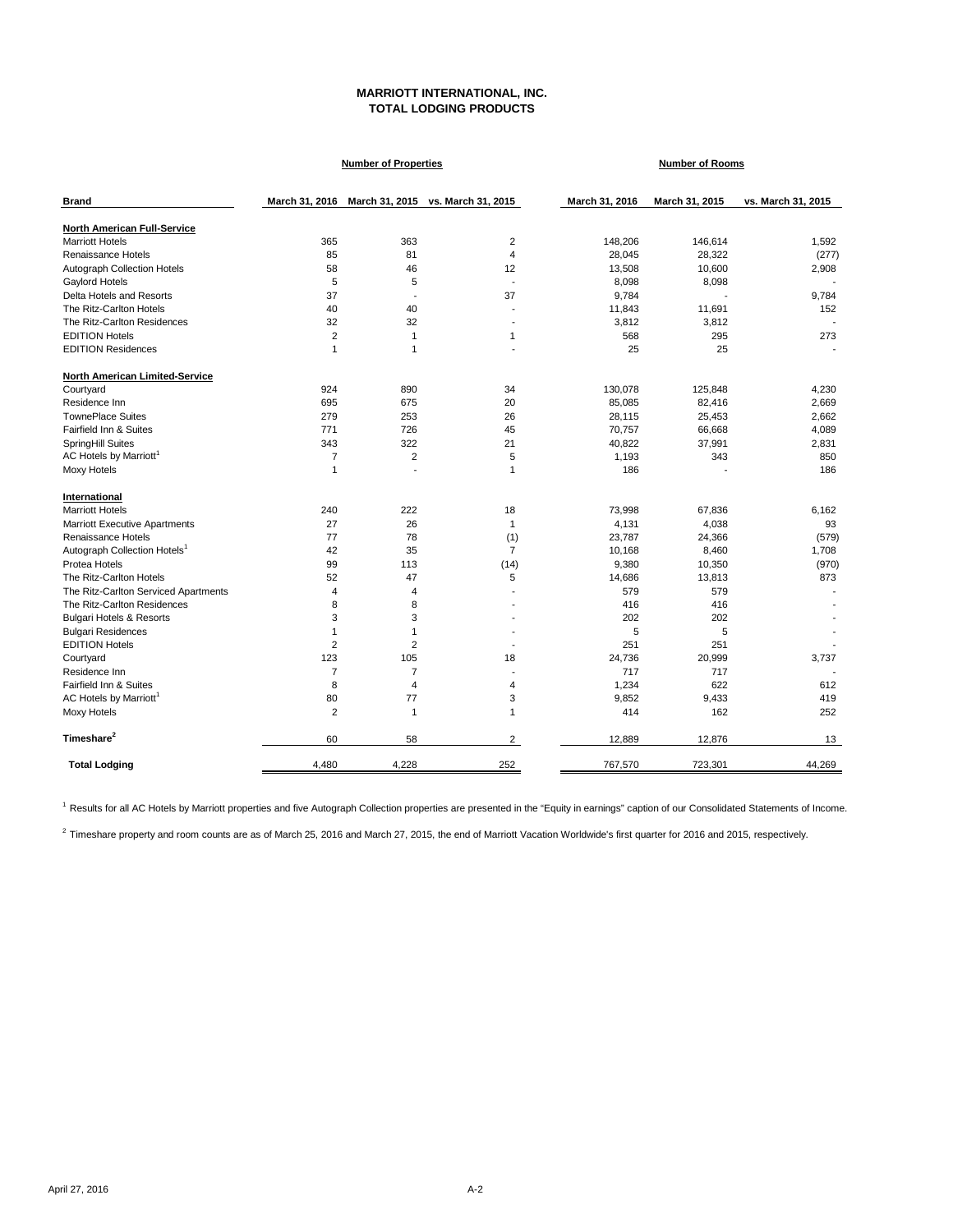#### **MARRIOTT INTERNATIONAL, INC. KEY LODGING STATISTICS**

**Constant \$**

#### **Comparable Company-Operated International Properties<sup>1</sup>**

|                                  | Three Months Ended March 31, 2016 and March 31, 2015 |          |       |           |                           |          |          |  |  |  |
|----------------------------------|------------------------------------------------------|----------|-------|-----------|---------------------------|----------|----------|--|--|--|
|                                  | <b>REVPAR</b>                                        |          |       | Occupancy | <b>Average Daily Rate</b> |          |          |  |  |  |
| Region                           | 2016                                                 | vs. 2015 | 2016  | vs. 2015  |                           | 2016     | vs. 2015 |  |  |  |
| Caribbean & Latin America        | \$216.34                                             | 5.1%     | 75.6% | $-0.6%$   | pts.                      | \$286.12 | 5.9%     |  |  |  |
| Europe                           | \$90.45                                              | 2.0%     | 63.9% | $-0.7%$   | pts.                      | \$141.50 | 3.2%     |  |  |  |
| Middle East & Africa             | \$110.96                                             | $-3.4%$  | 69.8% | 0.6%      | pts.                      | \$158.90 | $-4.3%$  |  |  |  |
| Asia Pacific                     | \$107.37                                             | 6.8%     | 71.1% | 4.3%      | pts.                      | \$151.05 | 0.4%     |  |  |  |
| Total International <sup>2</sup> | \$114.75                                             | 3.1%     | 68.9% | 1.3%      | pts.                      | \$166.43 | 1.1%     |  |  |  |
| Worldwide <sup>4</sup>           | \$125.77                                             | 3.4%     | 71.0% | $0.9\%$   | pts.                      | \$177.19 | 2.1%     |  |  |  |

**Comparable Systemwide International Properties<sup>1</sup>**

|                                  | Three Months Ended March 31, 2016 and March 31, 2015 |          |       |           |                           |          |          |  |  |  |
|----------------------------------|------------------------------------------------------|----------|-------|-----------|---------------------------|----------|----------|--|--|--|
| Region                           | <b>REVPAR</b>                                        |          |       | Occupancy | <b>Average Daily Rate</b> |          |          |  |  |  |
|                                  | 2016                                                 | vs. 2015 | 2016  | vs. 2015  |                           | 2016     | vs. 2015 |  |  |  |
| Caribbean & Latin America        | \$170.89                                             | 4.0%     | 68.8% | 0.2%      | pts.                      | \$248.34 | 3.7%     |  |  |  |
| Europe                           | \$83.92                                              | 2.7%     | 61.0% | 0.0%      | pts.                      | \$137.47 | 2.8%     |  |  |  |
| Middle East & Africa             | \$100.94                                             | $-2.3%$  | 68.0% | 0.7%      | pts.                      | \$148.48 | $-3.3%$  |  |  |  |
| Asia Pacific                     | \$111.16                                             | 7.4%     | 71.8% | 4.1%      | pts.                      | \$154.74 | 1.3%     |  |  |  |
| Total International <sup>3</sup> | \$109.34                                             | 3.5%     | 66.6% | 1.3%      | pts.                      | \$164.08 | 1.5%     |  |  |  |
| <b>Worldwide</b> <sup>5</sup>    | \$105.91                                             | 2.6%     | 69.3% | 0.1%      | pts.                      | \$152.84 | 2.4%     |  |  |  |

 $<sup>1</sup>$  International includes properties located outside the United States and Canada, except for Worldwide which includes</sup> the United States and Canada.

 $^2$ Includes Marriott Hotels, Renaissance Hotels, Autograph Collection Hotels, Protea Hotels, The Ritz-Carlton, Bulgari, EDITION, Residence Inn,  $\Box$ Courtyard, Fairfield Inn & Suites, and AC Hotels by Marriott.

 $^3$ Includes Marriott Hotels, Renaissance Hotels, Autograph Collection Hotels, Protea Hotels, The Ritz-Carlton, Bulgari, EDITION, Residence Inn,  $\Box$ Courtyard, Fairfield Inn & Suites, AC Hotels by Marriott, and Moxy Hotels.

4 Includes Marriott Hotels, Renaissance Hotels, Autograph Collection Hotels, Gaylord Hotels, Protea Hotels, The Ritz-Carlton, Bulgari, EDITION, Residence Inn, Courtyard, Fairfield Inn & Suites, TownePlace Suites, SpringHill Suites, and AC Hotels by Marriott.

5 Includes Marriott Hotels, Renaissance Hotels, Autograph Collection Hotels, Gaylord Hotels, Protea Hotels, The Ritz-Carlton, Bulgari, EDITION, Residence Inn, Courtyard, Fairfield Inn & Suites, TownePlace Suites, SpringHill Suites, AC Hotels by Marriott, and Moxy Hotels.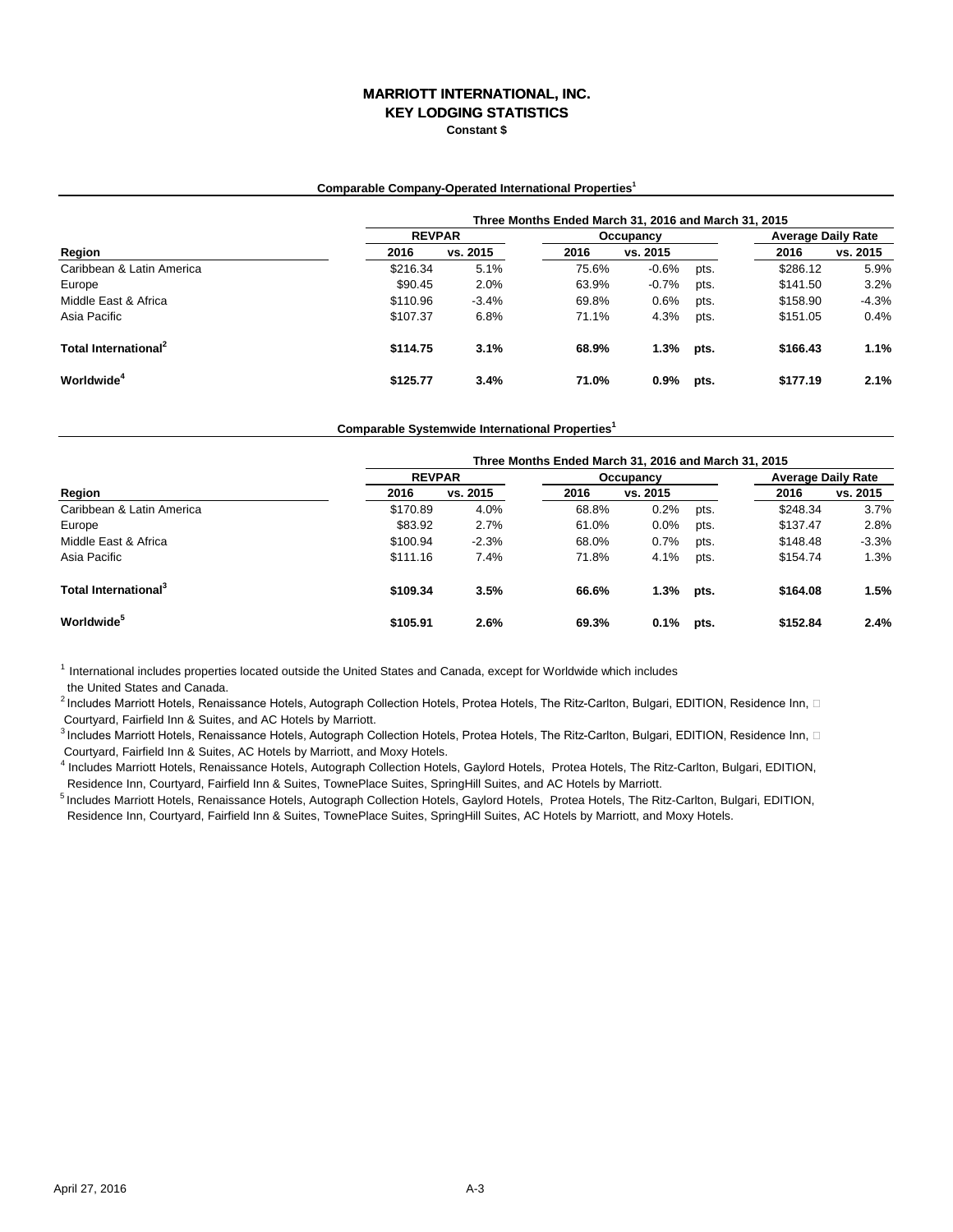# **MARRIOTT INTERNATIONAL, INC. KEY LODGING STATISTICS Constant \$**

#### **Comparable Company-Operated North American Properties**

|                                                       | Three Months Ended March 31, 2016 and March 31, 2015 |          |       |           |                           |          |          |  |  |  |
|-------------------------------------------------------|------------------------------------------------------|----------|-------|-----------|---------------------------|----------|----------|--|--|--|
|                                                       | <b>REVPAR</b>                                        |          |       | Occupancy | <b>Average Daily Rate</b> |          |          |  |  |  |
| <b>Brand</b>                                          | 2016                                                 | vs. 2015 | 2016  | vs. 2015  |                           | 2016     | vs. 2015 |  |  |  |
| <b>Marriott Hotels</b>                                | \$144.14                                             | 3.3%     | 72.9% | 0.7%      | pts.                      | \$197.78 | 2.3%     |  |  |  |
| Renaissance Hotels                                    | \$141.45                                             | 1.8%     | 75.2% | $-0.8%$   | pts.                      | \$188.15 | 2.9%     |  |  |  |
| The Ritz-Carlton                                      | \$278.93                                             | 6.2%     | 72.2% | 1.8%      | pts.                      | \$386.55 | 3.6%     |  |  |  |
| Composite North American Full-Service <sup>1</sup>    | \$156.91                                             | 3.5%     | 73.0% | $0.6\%$   | pts.                      | \$215.07 | 2.7%     |  |  |  |
| Courtyard                                             | \$97.88                                              | 3.3%     | 69.5% | 0.6%      | pts.                      | \$140.88 | 2.4%     |  |  |  |
| <b>SpringHill Suites</b>                              | \$93.18                                              | 4.5%     | 73.1% | 2.4%      | pts.                      | \$127.49 | 1.2%     |  |  |  |
| Residence Inn                                         | \$110.48                                             | 3.1%     | 75.0% | 0.0%      | pts.                      | \$147.30 | 3.2%     |  |  |  |
| <b>TownePlace Suites</b>                              | \$68.25                                              | 2.4%     | 66.3% | 0.1%      | pts.                      | \$102.87 | 2.3%     |  |  |  |
| Composite North American Limited-Service <sup>2</sup> | \$100.04                                             | 3.4%     | 71.2% | 0.6%      | pts.                      | \$140.46 | 2.5%     |  |  |  |
| Composite - All <sup>3</sup>                          | \$132.45                                             | 3.5%     | 72.2% | 0.6%      | pts.                      | \$183.42 | 2.6%     |  |  |  |

#### **Comparable Systemwide North American Properties**

|                                                             | Three Months Ended March 31, 2016 and March 31, 2015 |          |       |           |                           |          |          |  |  |  |
|-------------------------------------------------------------|------------------------------------------------------|----------|-------|-----------|---------------------------|----------|----------|--|--|--|
| <b>Brand</b>                                                | <b>REVPAR</b>                                        |          |       | Occupancy | <b>Average Daily Rate</b> |          |          |  |  |  |
|                                                             | 2016                                                 | vs. 2015 | 2016  | vs. 2015  |                           | 2016     | vs. 2015 |  |  |  |
| <b>Marriott Hotels</b>                                      | \$125.35                                             | 2.6%     | 69.6% | 0.0%      | pts.                      | \$180.18 | 2.6%     |  |  |  |
| Renaissance Hotels                                          | \$121.58                                             | 1.6%     | 71.7% | $-0.8%$   | pts.                      | \$169.49 | 2.7%     |  |  |  |
| <b>Autograph Collection Hotels</b>                          | \$167.15                                             | 3.0%     | 73.8% | 1.6%      | pts.                      | \$226.47 | 0.8%     |  |  |  |
| The Ritz-Carlton                                            | \$278.93                                             | 6.2%     | 72.2% | 1.8%      | pts.                      | \$386.55 | 3.6%     |  |  |  |
| Composite North American Full-Service <sup>1</sup>          | \$135.75                                             | 2.9%     | 70.3% | 0.1%      | pts.                      | \$193.02 | 2.7%     |  |  |  |
| Courtyard                                                   | \$94.50                                              | 2.6%     | 69.0% | 0.2%      | pts.                      | \$136.99 | 2.4%     |  |  |  |
| <b>Fairfield Inn &amp; Suites</b>                           | \$68.70                                              | 0.5%     | 64.4% | $-1.0%$   | pts.                      | \$106.62 | 2.0%     |  |  |  |
| <b>SpringHill Suites</b>                                    | \$83.83                                              | 1.1%     | 70.5% | $-0.5%$   | pts.                      | \$118.83 | 1.9%     |  |  |  |
| Residence Inn                                               | \$103.90                                             | 2.3%     | 74.7% | $-0.5%$   | pts.                      | \$139.05 | 3.0%     |  |  |  |
| <b>TownePlace Suites</b>                                    | \$73.08                                              | 2.2%     | 70.5% | 0.3%      | pts.                      | \$103.73 | 1.8%     |  |  |  |
| <b>Composite North American Limited-Service<sup>4</sup></b> | \$88.95                                              | 2.0%     | 69.8% | $-0.3%$   | pts.                      | \$127.50 | 2.4%     |  |  |  |
| Composite - All <sup>5</sup>                                | \$105.05                                             | 2.4%     | 70.0% | $-0.1%$   | pts.                      | \$150.15 | 2.6%     |  |  |  |

<sup>1</sup> Includes Marriott Hotels, Renaissance Hotels, Autograph Collection Hotels, Gaylord Hotels, The Ritz-Carlton, and EDITION.

<sup>2</sup> Includes Residence Inn, Courtyard, Fairfield Inn & Suites, TownePlace Suites, and SpringHill Suites.

3 Includes Marriott Hotels, Renaissance Hotels, Autograph Collection Hotels, Gaylord Hotels, The Ritz-Carlton, EDITION,

Residence Inn, Courtyard, Fairfield Inn & Suites, TownePlace Suites, and SpringHill Suites.

4 Includes Residence Inn, Courtyard, Fairfield Inn & Suites, TownePlace Suites, SpringHill Suites, and AC Hotels by Marriott.

5 Includes Marriott Hotels, Renaissance Hotels, Autograph Collection Hotels, Gaylord Hotels, The Ritz-Carlton, EDITION, Residence Inn, Courtyard, Fairfield Inn & Suites, TownePlace Suites, SpringHill Suites, and AC Hotels by Marriott.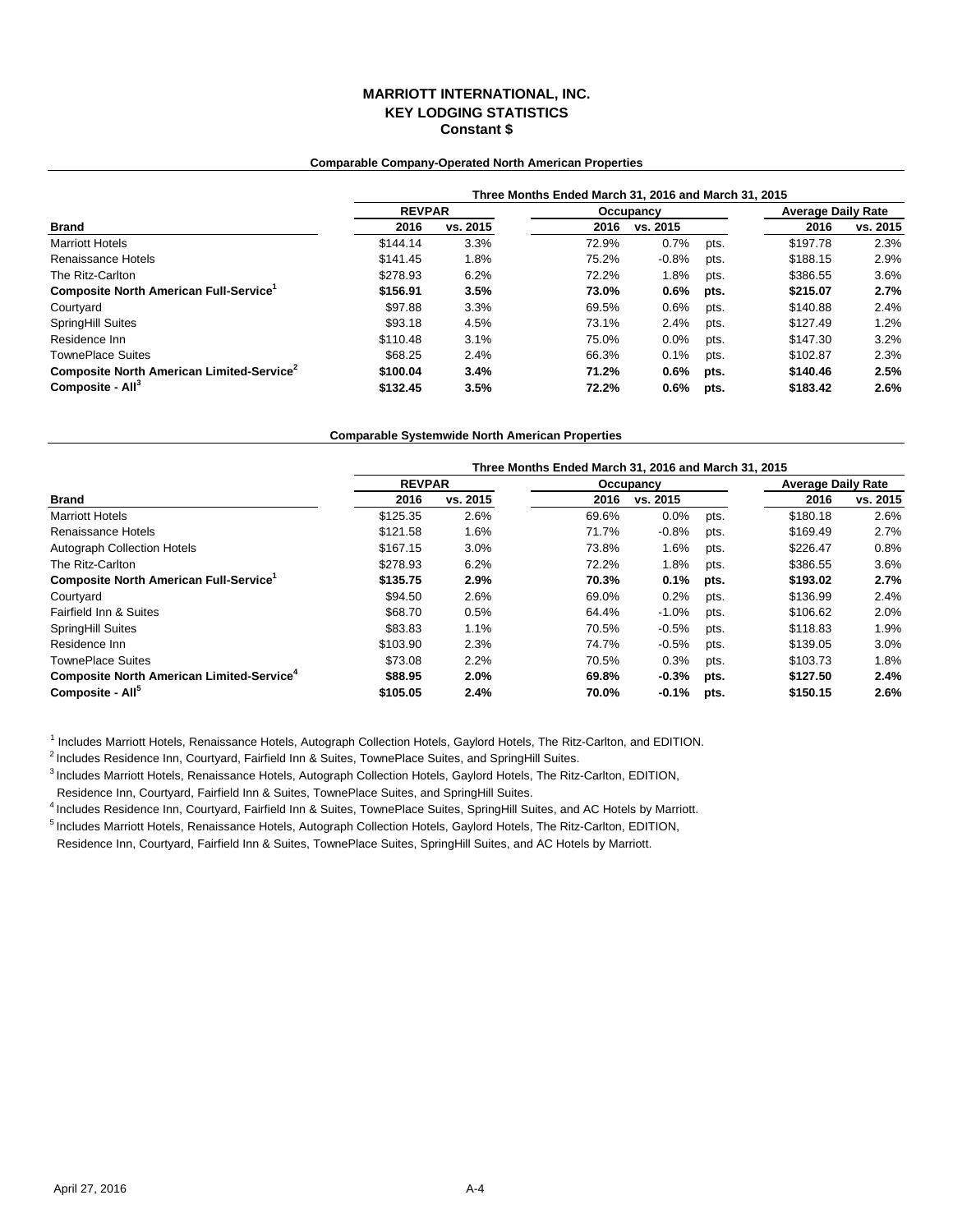#### **MARRIOTT INTERNATIONAL, INC. NON-GAAP FINANCIAL MEASURES ADJUSTED EBITDA**

 $($ in millions)$ 

|                                                                                                           | <b>Fiscal Year 2016</b> |
|-----------------------------------------------------------------------------------------------------------|-------------------------|
|                                                                                                           | First<br>Quarter        |
| Operating income                                                                                          | \$<br>367               |
| Gains and other income, net                                                                               |                         |
| Interest income                                                                                           | 6                       |
| Equity in earnings                                                                                        |                         |
| Depreciation and amortization                                                                             | 31                      |
| Depreciation classified in Reimbursed costs                                                               | 14                      |
| Interest expense from unconsolidated joint ventures                                                       |                         |
| Depreciation and amortization from unconsolidated joint ventures                                          | 3                       |
|                                                                                                           | 422                     |
| Starwood transaction and transition costs<br>Share-based compensation (including share-based compensation | 8                       |
| reimbursed by third-party owners)                                                                         | 28                      |
| Adjusted EBITDA **                                                                                        | 458                     |
|                                                                                                           |                         |

#### **Increase over 2015 Quarterly Adjusted EBITDA \*\* 7%**

|                                                                                                   | Fiscal Year 2015 |                         |  |                   |   |                         |  |                          |    |       |
|---------------------------------------------------------------------------------------------------|------------------|-------------------------|--|-------------------|---|-------------------------|--|--------------------------|----|-------|
|                                                                                                   |                  | <b>First</b><br>Quarter |  | Second<br>Quarter |   | <b>Third</b><br>Quarter |  | <b>Fourth</b><br>Quarter |    | Total |
| Operating income                                                                                  |                  | 332                     |  | 369               | S | 339                     |  | 310                      | \$ | 1,350 |
| Gains and other income, net                                                                       |                  |                         |  | 20                |   |                         |  |                          |    | 27    |
| Interest income                                                                                   |                  | 8                       |  | 6                 |   | 5                       |  | 10                       |    | 29    |
| Equity in earnings                                                                                |                  |                         |  | 2                 |   | 8                       |  |                          |    | 16    |
| Depreciation and amortization                                                                     |                  | 32                      |  | 32                |   | 31                      |  | 32                       |    | 127   |
| Depreciation classified in Reimbursed costs                                                       |                  | 14                      |  | 14                |   | 15                      |  | 15                       |    | 58    |
| Interest expense from unconsolidated joint ventures                                               |                  |                         |  |                   |   |                         |  |                          |    | 2     |
| Depreciation and amortization from unconsolidated joint ventures                                  |                  | 3                       |  | 2                 |   |                         |  |                          |    | 10    |
|                                                                                                   |                  | 393                     |  | 445               |   | 402                     |  | 379                      |    | 1,619 |
| <b>EDITION</b> impairment charge                                                                  |                  | 12                      |  |                   |   |                         |  |                          |    | 12    |
| Loss (gain) disposition of real estate                                                            |                  |                         |  | 22                |   |                         |  | (7)                      |    | 15    |
| Gain on redemption of preferred equity ownership interest                                         |                  |                         |  | (41)              |   |                         |  |                          |    | (41)  |
| Share-based compensation (including share-based compensation<br>reimbursed by third-party owners) |                  | 24                      |  | 31                |   | 29                      |  | 29                       |    | 113   |
| Adjusted EBITDA **                                                                                |                  | 429                     |  | 457               |   | 431                     |  | 401                      |    | 1,718 |

\*\* Denotes non-GAAP financial measures. Please see pages A-10 and A-11 for information about our reasons for providing these alternative financial measures and the limitations on their use.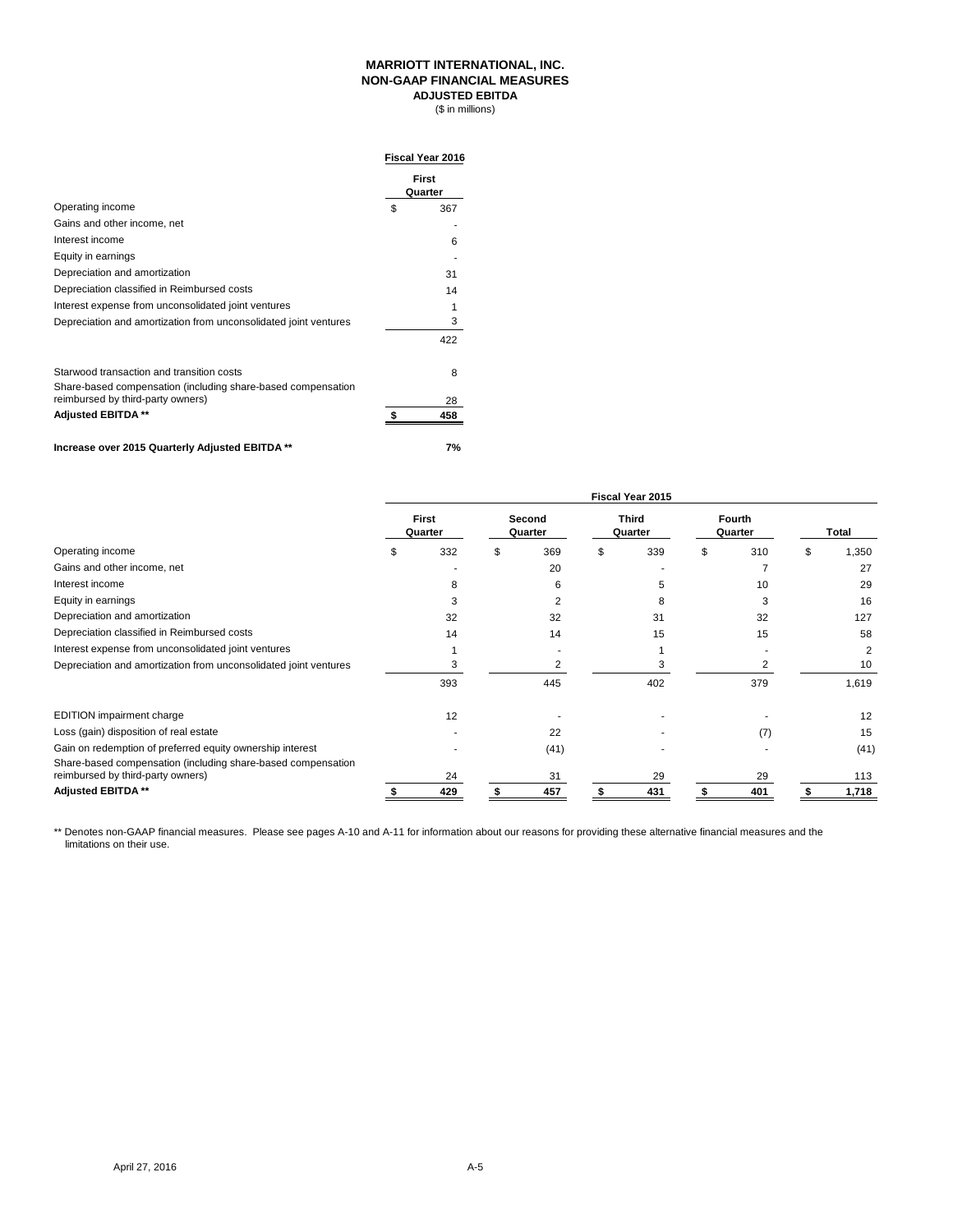# **MARRIOTT INTERNATIONAL, INC. NON-GAAP FINANCIAL MEASURES ADJUSTED EBITDA SECOND QUARTER FORECAST FORECASTED SECOND QUARTER 2016**

(\$ in millions)

|                                                                  |                                  | Range                      |                     |     |                    |      |  |
|------------------------------------------------------------------|----------------------------------|----------------------------|---------------------|-----|--------------------|------|--|
|                                                                  | <b>Estimated Adjusted EBITDA</b> |                            |                     |     | <b>As Reported</b> |      |  |
|                                                                  |                                  | <b>Second Quarter 2016</b> | Second Quarter 2015 |     |                    |      |  |
| Operating income                                                 | \$                               | 405                        | \$                  | 420 | \$                 | 369  |  |
| Gains and other income, net                                      |                                  |                            |                     |     |                    | 20   |  |
| Interest income                                                  |                                  | 10                         |                     | 10  |                    | 6    |  |
| Equity in earnings                                               |                                  |                            |                     |     |                    | 2    |  |
| Depreciation and amortization                                    |                                  | 30                         |                     | 30  |                    | 32   |  |
| Depreciation classified in Reimbursed costs                      |                                  | 15                         |                     | 15  |                    | 14   |  |
| Interest expense from unconsolidated joint ventures              |                                  |                            |                     |     |                    |      |  |
| Depreciation and amortization from unconsolidated joint ventures |                                  | 5                          |                     | 5   |                    | 2    |  |
|                                                                  |                                  | 465                        |                     | 480 |                    | 445  |  |
| Loss (gain) disposition of real estate                           |                                  |                            |                     |     |                    | 22   |  |
| Gain on redemption of preferred equity ownership interest        |                                  |                            |                     |     |                    | (41) |  |
| Share-based compensation (including share-based compensation     |                                  |                            |                     |     |                    |      |  |
| reimbursed by third-party owners)                                |                                  | 30                         |                     | 30  |                    | 31   |  |
| <b>Adjusted EBITDA **</b>                                        |                                  | 495                        |                     | 510 |                    | 457  |  |
| Increase over Q2 2015 Adjusted EBITDA**                          |                                  | 8%                         |                     | 12% |                    |      |  |

\*\* Denotes non-GAAP financial measures. See pages A-10 and A-11 for information about our reasons for providing these alternative financial measures and the limitations on their use.

<sup>1</sup> Does not include impact of pending Starwood acquisition.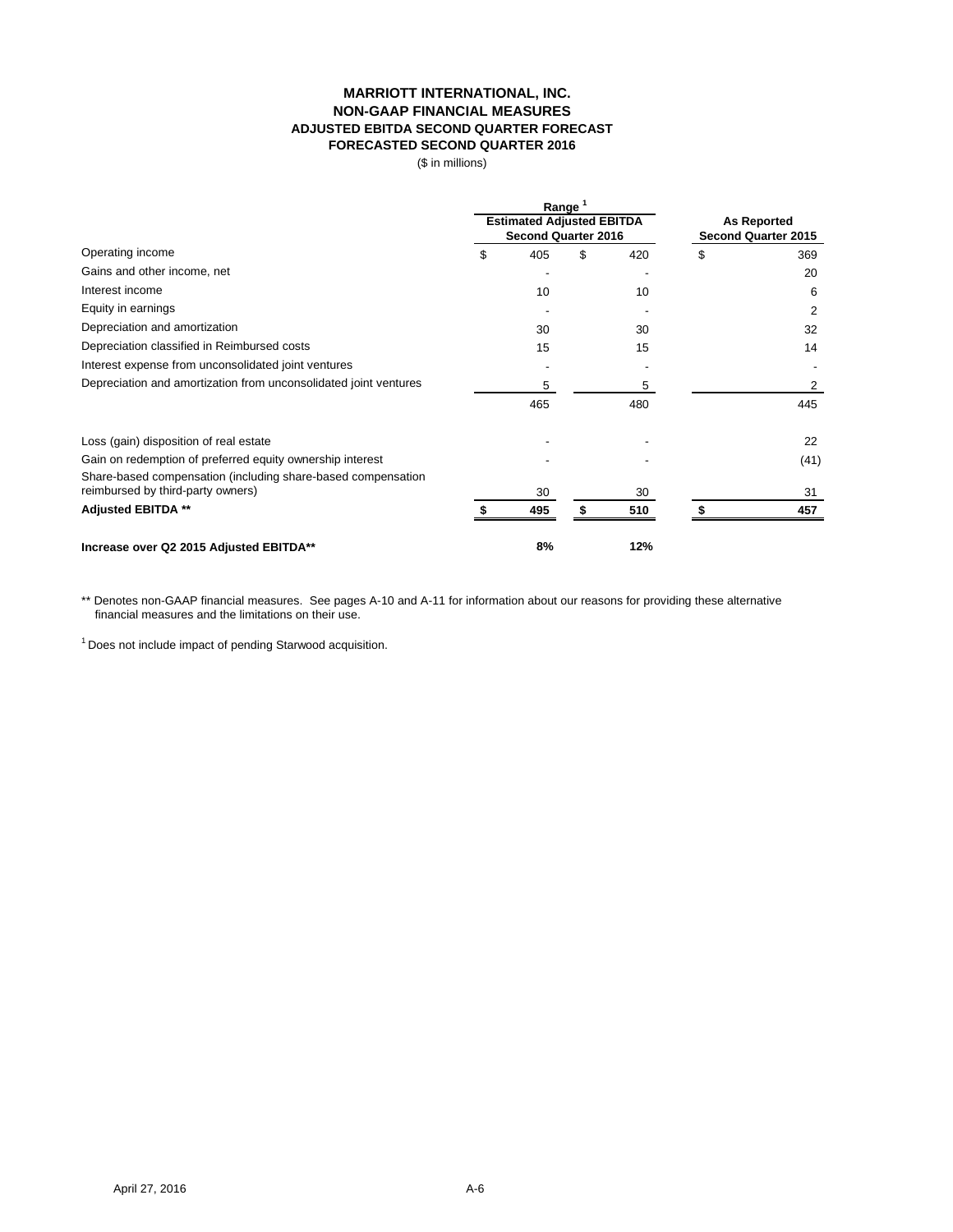#### **MARRIOTT INTERNATIONAL, INC. NON-GAAP FINANCIAL MEASURES ADJUSTED EBITDA FULL YEAR FORECAST FORECASTED 2016**

(\$ in millions)

|                                                                                                   | Range                            |    |                    |    |                  |
|---------------------------------------------------------------------------------------------------|----------------------------------|----|--------------------|----|------------------|
|                                                                                                   | <b>Estimated Adjusted EBITDA</b> |    | <b>As Reported</b> |    |                  |
|                                                                                                   | Fiscal Year 2016                 |    |                    |    | Fiscal Year 2015 |
| Operating income                                                                                  | \$<br>1,520                      | \$ | 1,585              | \$ | 1,350            |
| Gains and other income, net                                                                       | 5                                |    | 5                  |    | 27               |
| Interest income                                                                                   | 40                               |    | 40                 |    | 29               |
| Equity in earnings                                                                                | 10                               |    | 10                 |    | 16               |
| Depreciation and amortization                                                                     | 130                              |    | 130                |    | 127              |
| Depreciation classified in Reimbursed costs                                                       | 60                               |    | 60                 |    | 58               |
| Interest expense from unconsolidated joint ventures                                               | 5                                |    | 5                  |    | 2                |
| Depreciation and amortization from unconsolidated joint ventures                                  | 10                               |    | 10                 |    | 10               |
|                                                                                                   | 1,780                            |    | 1,845              |    | 1,619            |
| <b>EDITION</b> impairment charge                                                                  |                                  |    |                    |    | 12               |
| Loss (gain) disposition of real estate                                                            |                                  |    |                    |    | 15               |
| Gain on redemption of preferred equity ownership interest                                         |                                  |    |                    |    | (41)             |
| Share-based compensation (including share-based compensation<br>reimbursed by third-party owners) | 120                              |    | 120                |    | 113              |
|                                                                                                   |                                  |    |                    |    |                  |
| <b>Adjusted EBITDA **</b>                                                                         | 1,900                            | \$ | 1,965              |    | 1,718            |
| Increase over 2015 Adjusted EBITDA**                                                              | 11%                              |    | 14%                |    |                  |

\*\* Denotes non-GAAP financial measures. See pages A-10 and A-11 for information about our reasons for providing these alternative financial measures and the limitations on their use.

<sup>1</sup> Does not include impact of pending Starwood acquisition.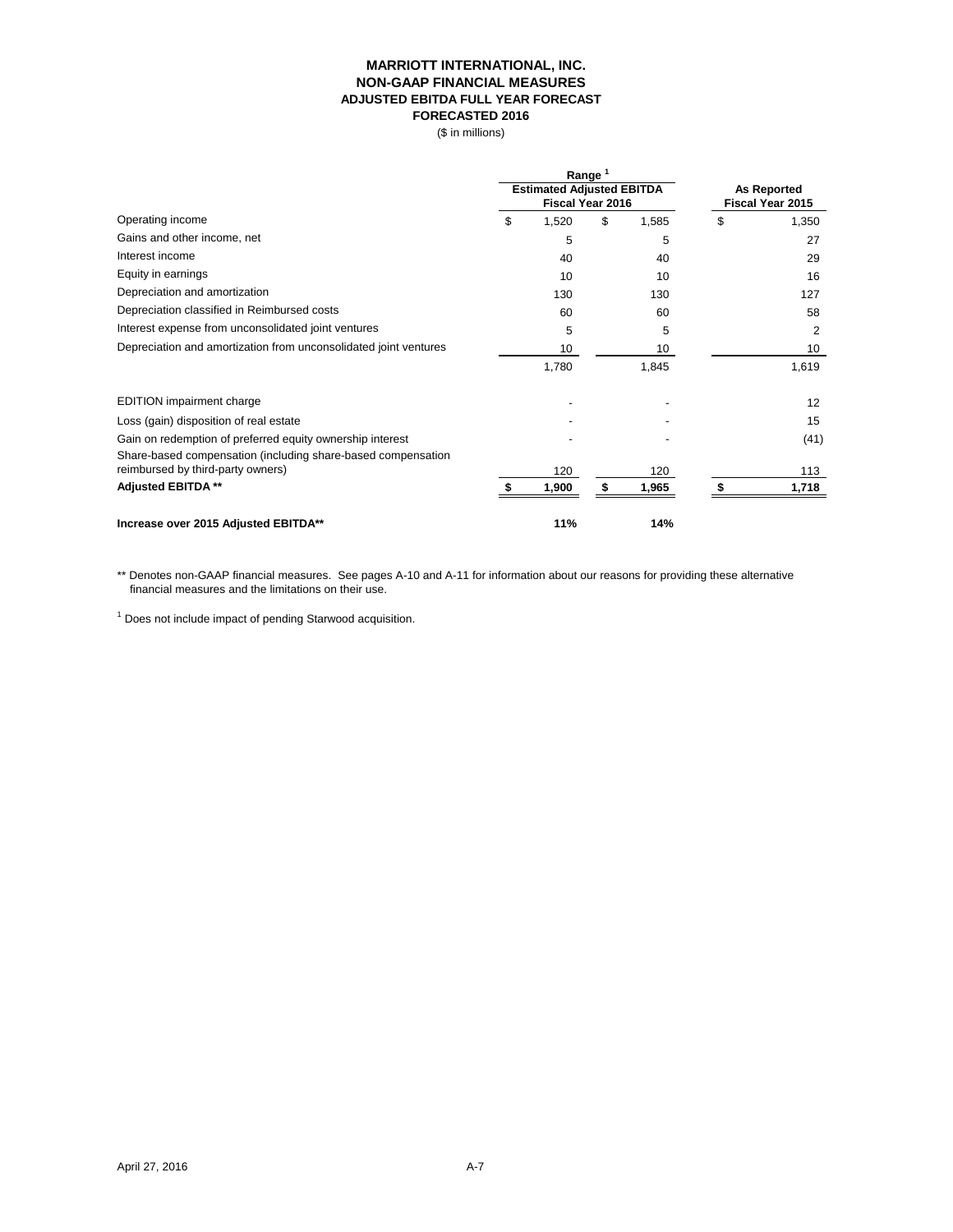# **MARRIOTT INTERNATIONAL, INC. NON-GAAP FINANCIAL MEASURES ADJUSTED OPERATING INCOME MARGIN FIRST QUARTER 2016 and 2015**

(\$ in millions)

|                                                | <b>First</b><br>Quarter<br>2016 |    |         |
|------------------------------------------------|---------------------------------|----|---------|
| Total revenues, as reported                    | \$<br>3.772                     | \$ | 3,513   |
| Less: cost reimbursements                      | (3,045)                         |    | (2,798) |
| Total revenues, as adjusted **                 | 727                             | S  | 715     |
| Operating income, as reported                  | \$<br>367                       | \$ | 332     |
| Add: Starwood transaction and transition costs | 8                               |    |         |
| Add: EDITION impairment charge                 |                                 |    | 12      |
| Operating income, as adjusted**                | 375                             |    | 344     |
| Adjusted operating income margin **            | 52%                             |    | 48%     |

\*\* Denotes non-GAAP financial measures. See pages A-10 and A-11 for information about our reasons for providing these alternative financial measures and the limitations on their use.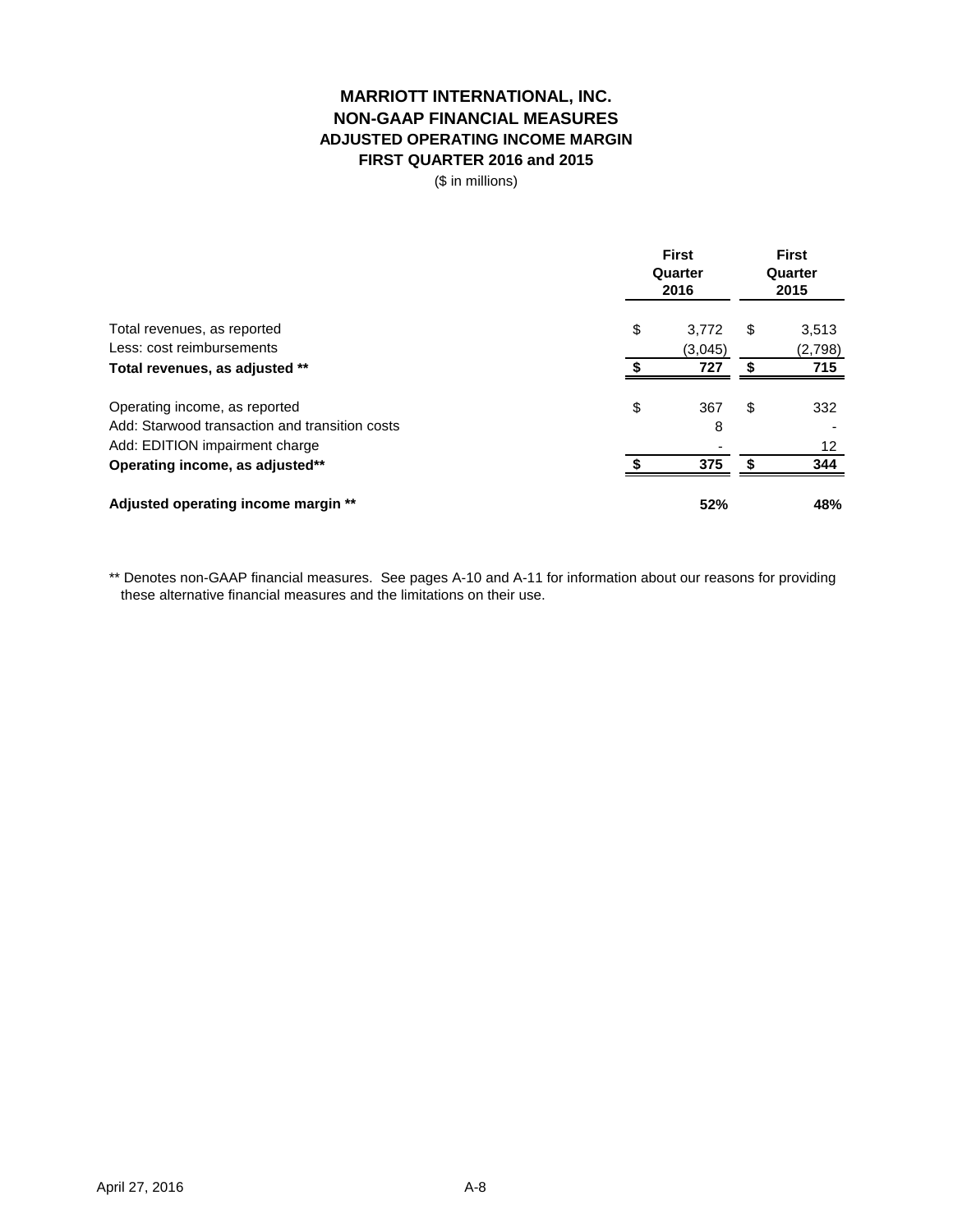#### **MARRIOTT INTERNATIONAL, INC. NON-GAAP FINANCIAL MEASURES RETURN ON INVESTED CAPITAL**

(\$ in millions)

#### **The reconciliation of net income to earnings before interest expense and taxes is as follows:**

|                                               |    | <b>Twelve Months Ended</b><br>March 31, 2016 |  |
|-----------------------------------------------|----|----------------------------------------------|--|
|                                               |    |                                              |  |
| Net income                                    | \$ | 871                                          |  |
| Interest expense                              |    | 178                                          |  |
| Tax provision                                 |    | 403                                          |  |
| Earnings before interest expense and taxes ** |    | 1.452                                        |  |

#### **The reconciliations of assets to invested capital are as follows:**

|                                                                                                            | March 31, 2016 |                           | March 31, 2015 |                           |
|------------------------------------------------------------------------------------------------------------|----------------|---------------------------|----------------|---------------------------|
| Assets<br>Less: current liabilities, net of current portion of long-term debt<br>Less: deferred tax assets | \$.            | 6.121<br>(2,947)<br>(620) | S              | 6,803<br>(2,705)<br>(780) |
| Invested capital **                                                                                        |                | 2,554                     |                | 3,318                     |
| Average invested capital <sup>1**</sup>                                                                    | ◠              | 2,936                     |                |                           |
| Return on invested capital **                                                                              |                | 49.5%                     |                |                           |

 $1$  Calculated as "Invested capital" for March 31, 2016 and March 31, 2015, divided by two.

\*\* Denotes non-GAAP financial measures. See pages A-10 and A-11 for information about our reasons for providing these alternative financial measures and the limitations on their use.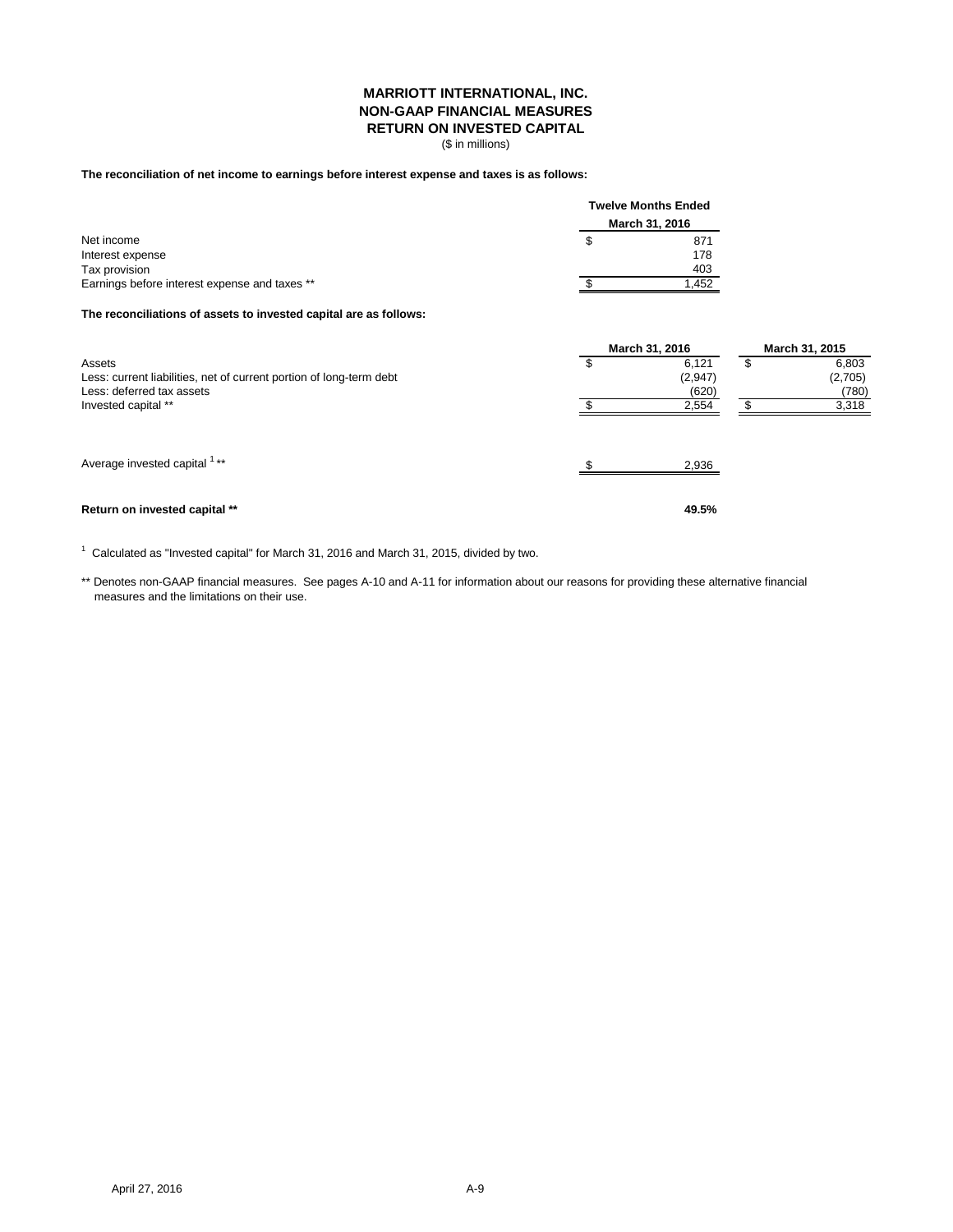#### **MARRIOTT INTERNATIONAL, INC. NON-GAAP FINANCIAL MEASURES**

In our press release and schedules, and on the related conference call, we report certain financial measures that are not required by, or presented in accordance with, United States generally accepted accounting principles (**"**GAAP**"**). We discuss management's reasons for reporting these non-GAAP measures below, and the press release schedules reconcile the most directly comparable GAAP measure to each non-GAAP measure that we refer to (identified by a double asterisk on the preceding pages). Although management evaluates and presents these non-GAAP measures for the reasons described below, please be aware that these non-GAAP measures have limitations and should not be considered in isolation or as a substitute for revenue, operating income, income from continuing operations, net income, earnings per share or any other comparable operating measure prescribed by GAAP. In addition, we may calculate and/or present these non-GAAP financial measures differently than measures with the same or similar names that other companies report, and as a result, the non-GAAP measures we report may not be comparable to those reported by others.

**Adjusted Measures That Exclude Merger-Related Costs.** Management evaluates certain non-GAAP measures that exclude transaction and transition costs associated with the Starwood merger because those non-GAAP measures allow for period-over period comparisons of our ongoing core operations before the impact of these charges. These non-GAAP measures, which are reconciled to the comparable GAAP measures on page A-1, include adjusted net income, adjusted general, administrative, and other expenses, adjusted interest expense, and adjusted diluted EPS. Non-GAAP adjusted net income and its components and adjusted diluted EPS are not, and should not be viewed as, substitutes for net income and diluted EPS.

**Adjusted Operating Income Margin.** We calculate Adjusted Operating Income Margin by dividing adjusted operating income by adjusted total revenues. We consider total revenues, as adjusted to exclude cost reimbursements, to be meaningful metrics as they represent that portion of revenue and operating income margin that allows for period-over-period comparisons. Cost reimbursements revenue represents reimbursements we receive for costs we incur on behalf of managed and franchised properties and relates, predominantly, to payroll costs at managed properties where we are the employer, but also includes reimbursements for other costs, such as those associated with our rewards programs. As we record cost reimbursements based on the costs we incur with no added markup, this revenue and the related expense have no impact on either our operating income or net income because cost reimbursements revenue net of reimbursed costs expense is zero. We consider operating income, as adjusted for the \$8 million pre-tax Starwood transaction and transition costs in the 2016 first quarter and the \$12 million pre-tax EDITION impairment charges in the 2015 first quarter meaningful for the same reasons noted above.

**Earnings Before Interest Expense and Taxes ("EBIT"), and Adjusted Earnings Before Interest Expense, Taxes, Depreciation and Amortization ("Adjusted EBITDA").** EBIT, which we use as part of our return on invested capital calculation, reflects net income excluding the impact of interest expense and provision for income taxes. We calculate Adjusted EBITDA as operating income, excluding depreciation and amortization, plus net gains and other income, interest income, equity in earnings before interest expense from unconsolidated joint ventures, and the following items: (1) the \$8 million pre-tax transaction and transition costs associated with the Starwood merger in the 2016 first quarter, which we recorded in the "General, administrative, and other" caption of our Condensed Consolidated Statements of Income (our "Income Statements"); (2) the \$41 million pre-tax preferred equity investment gain in the 2015 second quarter, the \$22 million pre-tax expected loss on dispositions of real estate in the 2015 second quarter, and the \$7 million reversal of a portion of the pre-tax loss on disposition upon sale of one property in the 2015 fourth quarter, all of which we recorded in the "Gains and other income, net" caption of our Income Statements; (3) the pre-tax EDITION impairment charges of \$12 million in the 2015 first quarter, which we recorded in the "Depreciation, amortization, and other" caption of our Income Statements; and (4) share-based compensation expense for all periods presented.

We believe that Adjusted EBITDA is a meaningful indicator of our operating performance because it permits period-over-period comparisons of our ongoing core operations before these items and facilitates our comparison of results before these items with results from other lodging companies. We use Adjusted EBITDA to evaluate companies because it excludes certain items that can vary widely across different industries or among companies within the same industry. For example, interest expense can be dependent on a company's capital structure, debt levels, and credit ratings. Accordingly, the impact of interest expense on earnings can vary significantly among companies. The tax positions of companies can also vary because of their differing abilities to take advantage of tax benefits and because of the tax policies of the jurisdictions in which they operate. As a result, effective tax rates and provisions for income taxes can vary considerably among companies. Our Adjusted EBITDA also excludes depreciation and amortization expense which we report under "Depreciation, amortization, and other" as well as depreciation included under "Reimbursed costs" in our Income Statements, because companies utilize productive assets of different ages and use different methods of both acquiring and depreciating productive assets. These differences can result in considerable variability in the relative costs of productive assets and the depreciation and amortization expense among companies. We also excluded share-based compensation expense in all periods presented in order to address considerable variability among companies in recording compensation expense because companies use share-based payment awards differently, both in the type and quantity of awards granted.